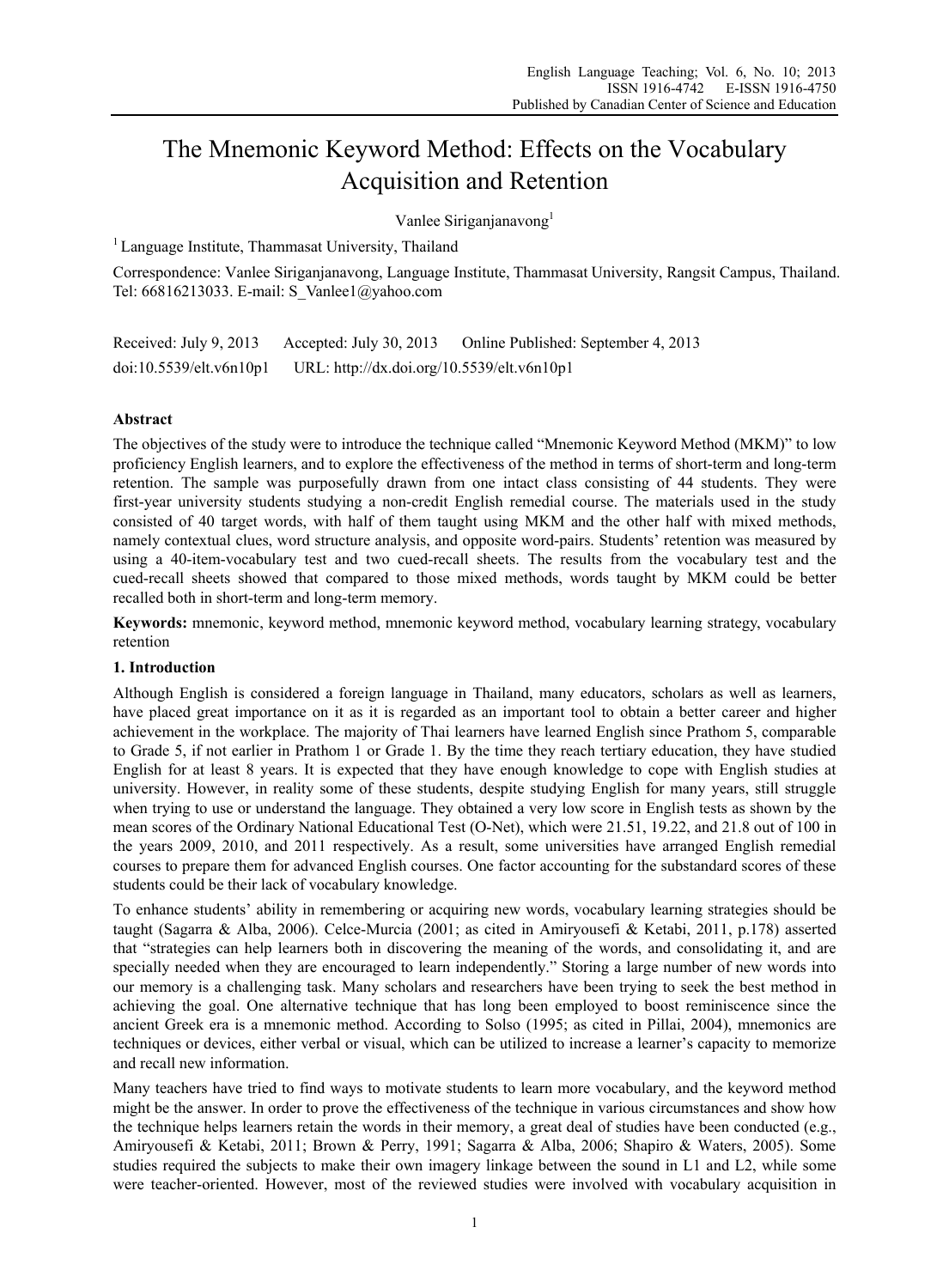Spanish (Gruneberg & Pascoe, 1996), Russian (Sagarra & Alba, 2006), or other languages such as Egyptian (Brown & Perry, 1991), with quite a few studies conducted with Thai learners, using Thai words as keywords. In this study, the mnemonic keyword method (MKM) was used because the researcher wanted to provide all learners with the same picture, instead of having them create their own images, each of which might have different effects on memory. The MKM would provide them with both verbal mnemonic and visual mnemonic; that is, pictures and short phrases or sentences with the keywords and their meanings were displayed in the presentation. Using a picture with the linkage of sounds between two languages would stimulate learners' interest and enthusiasm to learn and memorize new words.

Therefore, the purposes of the study are to introduce the technique called "Mnemonic Keyword Method (MKM)" to native Thai EFL learners, and to explore the effectiveness of the method in terms of short-term and long-term retention with the aim of answering the following research questions:

1) Are there any significantly different effects between the two treatments: the MKM and mixed methods?

2) Can the mnemonic keyword method help increase both short term and long term retention of the newly learned words?

## **2. Literature Review**

#### *2.1 The Importance of Vocabulary Knowledge and Vocabulary Learning Strategies*

Vocabulary has been regarded as one of the most important factors in language learning as can be seen from David Wilkins's strong claim cited in Thornbury (2002, p. 13) that "Without grammar very little can be conveyed, without vocabulary nothing can be conveyed." However, knowing a word is beyond knowing merely its form and meanings; that is learners should have other relevant knowledge about that particular word, such as its grammatical functions, and pronunciation (McCarthy & O'Dell, 1999). Thornbury had a very similar idea on that, and he claimed that learners should also know word collocation, its connotation, and cultural meaning of the word. In addition, he noticed that many learners tend to know a word receptively, but not productively.

According to Schmitt (1997; as cited in Takač, 2008), vocabulary learning strategies are divided into five main types. The first type is determination strategies in which learners analyze the word's meaning by looking at its structure, and parts of speech. The second one is social strategies where learners interact with others to find the meaning such as asking a teacher, a friend, or a native speaker for translation or meaning. The third type which is related to mnemonic approach is memory strategies. Learners will try to memorize the information by relating it to their own experience or images, grouping words with the same meaning together, and so forth. Repetition either orally or by writing, taking notes in class, and labeling things are categorized as cognitive strategies, the fourth type. The last one is metacognitive strategies which include self-testing, skipping unknown words and enhancing vocabulary knowledge by using L2 media. Numerous research studies were conducted to find the most effective way to acquire words, and various strategies, including contextual clues, word analysis, semantic mapping, rote rehearsal, keyword, or a combination of these, were applied as the variables. The findings of some studies supported that subjects who use various strategies in learning words could perform better (Lawson & Hogben, 1996; Rodiguez & Sadoski, 2000).

With regard to vocabulary instruction, many teachers seemed to have a strong presumption in favor of contextual clues. It is believed that students would reduce their dependency on dictionaries by this method. Some researchers (e.g., Nagy, Herman & Anderson, 1985; Nuttall, 1996) asserted that learners who employ contextual clues while reading could learn the words little by little. In other words, it created an incremental knowledge if those words were repeatedly found in other contexts. However, some researchers (e.g., Kelly, 1990; Schatz & Baldwin, 1986) raised a question on the effectiveness of this strategy due to the fact that guessing the word's meaning from context seemed to be useful and appropriate for strategic readers who are flexible and able to use different techniques while reading. In contrast to those readers, poor readers seemed to struggle not only with the target words but also with the surrounding context because of their limited vocabulary. Failure to use contextual clues, therefore, indirectly denotes the importance of having a large vocabulary bank.

Despite realizing the significance of vocabulary knowledge, there are still some arguments concerning the vocabulary size that learners should possess. For example, Thornbury (2002) stated that readers should have vocabulary knowledge of at least 2,000 high frequency words so as to comprehend 90% of everyday text. Na and Nation (1985) argued that learners who know 2,000 common words would know approximately 80 percent of the reading text. They will, therefore, encounter one unknown word in every five words, leading to failure in using contextual clues. Laufer (1992; as cited in Saitakham & Syananondh, 2004) specified that EFL students should have a vocabulary bank of 3,000 common words at university level and 5,000 words for academic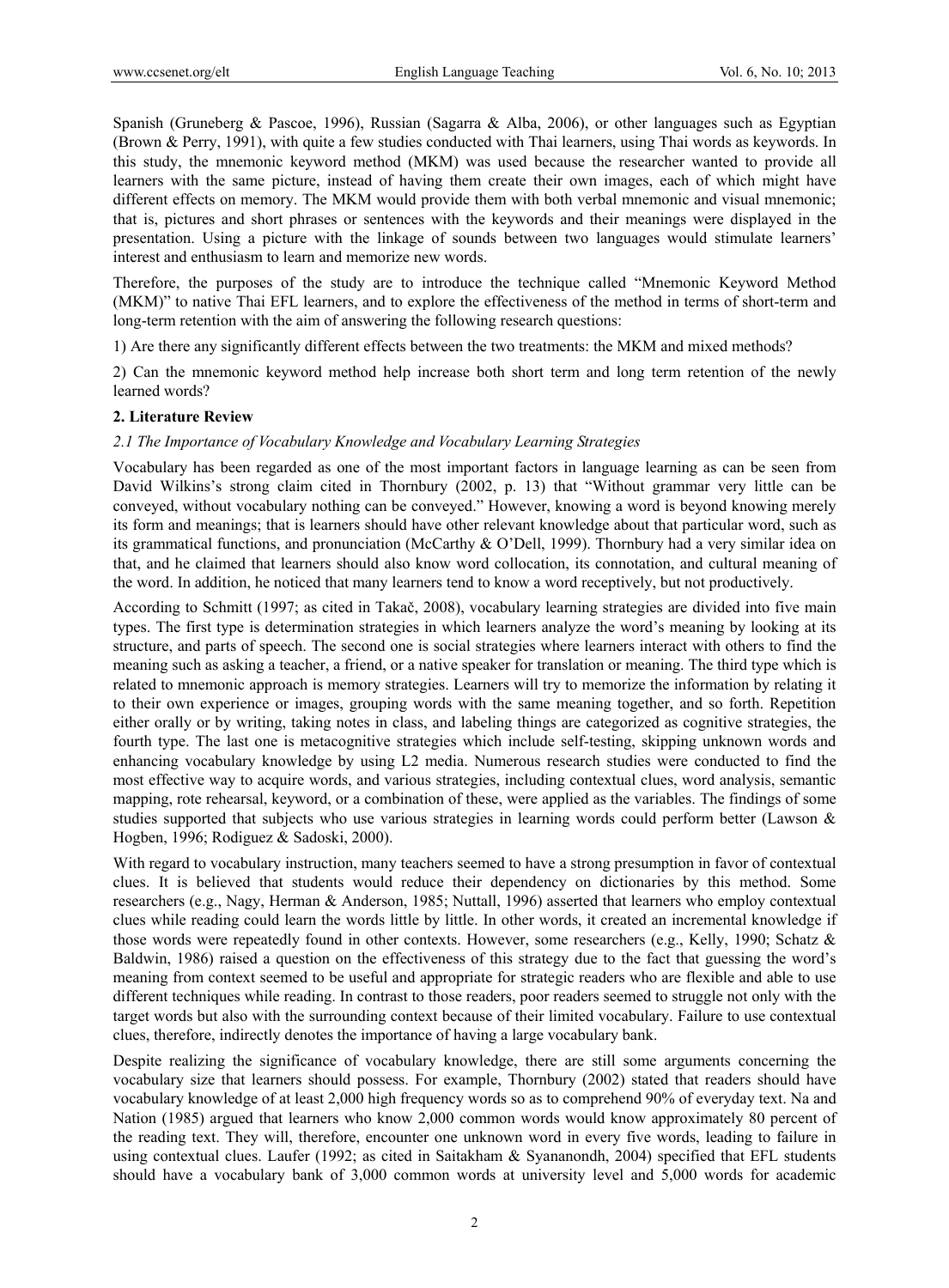learning. Those numbers seemed to be small comparing with the numbers suggested by Nation (2006), who claimed that knowing 8,000-9,000 word families are necessary for those who want to read and comprehend authentic written texts, and knowing 6,000-7,000 word families for spoken text. In opposition to these views, Kelly (1990) commented that it is not appropriate to specify the threshold of words that learner should know, as that would lessen the importance of vocabulary learning. As evidenced by these researchers' suggestions, both teachers and students should pay a lot of attention on vocabulary because limited vocabulary knowledge might lead to poor performance on every skill, especially reading.

#### *2.2 Theoretical Background*

According to the Multi-store Model (Atkinson & Shiffrin, 1968), input data will flow through three levels of memory. First, it will pass our sensory organs and enter our sensory memory, holding the data for only a few seconds. If we pay attention to the data, it will then pass onto the short term memory. Then if the data is rehearsed and recalled, it will be stored in the long-term memory. Forgetting occurs along the process either because of displacement of information or inattentiveness. Thornbury (2002) supported that attention or arousal is required when learning vocabulary as can be proven by the fact that people can remember swear words well, though having heard them only a few times. He also added that "words that trigger a strong emotional response, for example, are more easily recalled than ones that don't (p. 25)."

Apart from finding effective ways to store newly learned information, teachers should also take into consideration that students have different learning styles and that they have their own preference in acquiring information. According to Fleming's VARK Model (2001), learners are categorized into four different learning styles: visual, auditory, reading/writing, and kinesthetic. Those who are categorized as visual learners like to learn through their eyes, such as seeing pictures, graphs, maps, and so forth, while auditory learners prefer to learn through their ears, including listening to lectures, songs, or people's discussions. Some learners are more likely to learn better through reading and writing. For example, they might prepare themselves by reading a textbook before class, and reviewing it after class, or they might prefer to take notes while studying. For those kinesthetic learners, they will learn better with experiments or through their own experience. Therefore, various media and methods should be used in class so as to attract different types of learners and facilitate them in acquiring new knowledge.

Although there are many kinds of mnemonic approaches, the one that has long been used to teach vocabulary is called the keyword method by Atkinson in 1975. The method has been investigated ever since for its effectiveness in helping learners retain newly learned words in their memory. It is a two-step-approach used especially for learning new foreign words. Firstly, learners need to make an acoustic link between a familiar word in L1 and the target word in L2, which are sound-alike. Then learners create some imagery link between the two. For example, when learning a Spanish word **"pato,"** which means duck, and is pronounced as **/pot-o/.** The keyword in English is "pot," which sounds like the original word in Spanish. To link the sound with its meaning, a learner needs to imagine "**a duck** hiding their head under an overturned **pot**." In this way, they can supposedly better memorize the word and its meaning because they relate the new information to existing knowledge. Consequently, the new word can be retained in memory for a longer time. The strategy appears to be in line with the Depth-of-Processing Theory by Craik and Lockhart (1972). According to the theory, learners require a deep level of processing in order to retain new information in their memory. In other words, how deeply the information is cognitively triggered and processed affects the incorporation of prior knowledge and newly learned information being transferred into long-term memory. Their theory also pointed out that elaboration at all levels would enhance memory above at any one level alone.

Shapiro and Waters (2005) asserted that the superiority of the keyword method lies on the fact that visual images are considered strong stimuli for the human brain. Likewise, Amiryousefi and Ketabi (2011) believed that new words would be learned if they were combined with pictures. Not only can pictures facilitate recall, but they can also increase learners' motivation and interest. Pictures in this aspect can be the real pictures or the visualized images.

## *2.3 Research on the Effectiveness of the Keyword Method*

Many research studies were conducted to find out how the keyword method could help students acquire new words and retain those words in long-term memory. Brahler and Walker (2008) divided their subjects into three groups; the keyword method, rote memorization, and the combination of both. The findings revealed that students in the keyword group could significantly outperform the other two groups in terms of recall. In other words, the keyword group could remember the medical terminology better than those in rote memorization group or the mixed method group. The keyword method works well not only for young learners, but also for the elderly as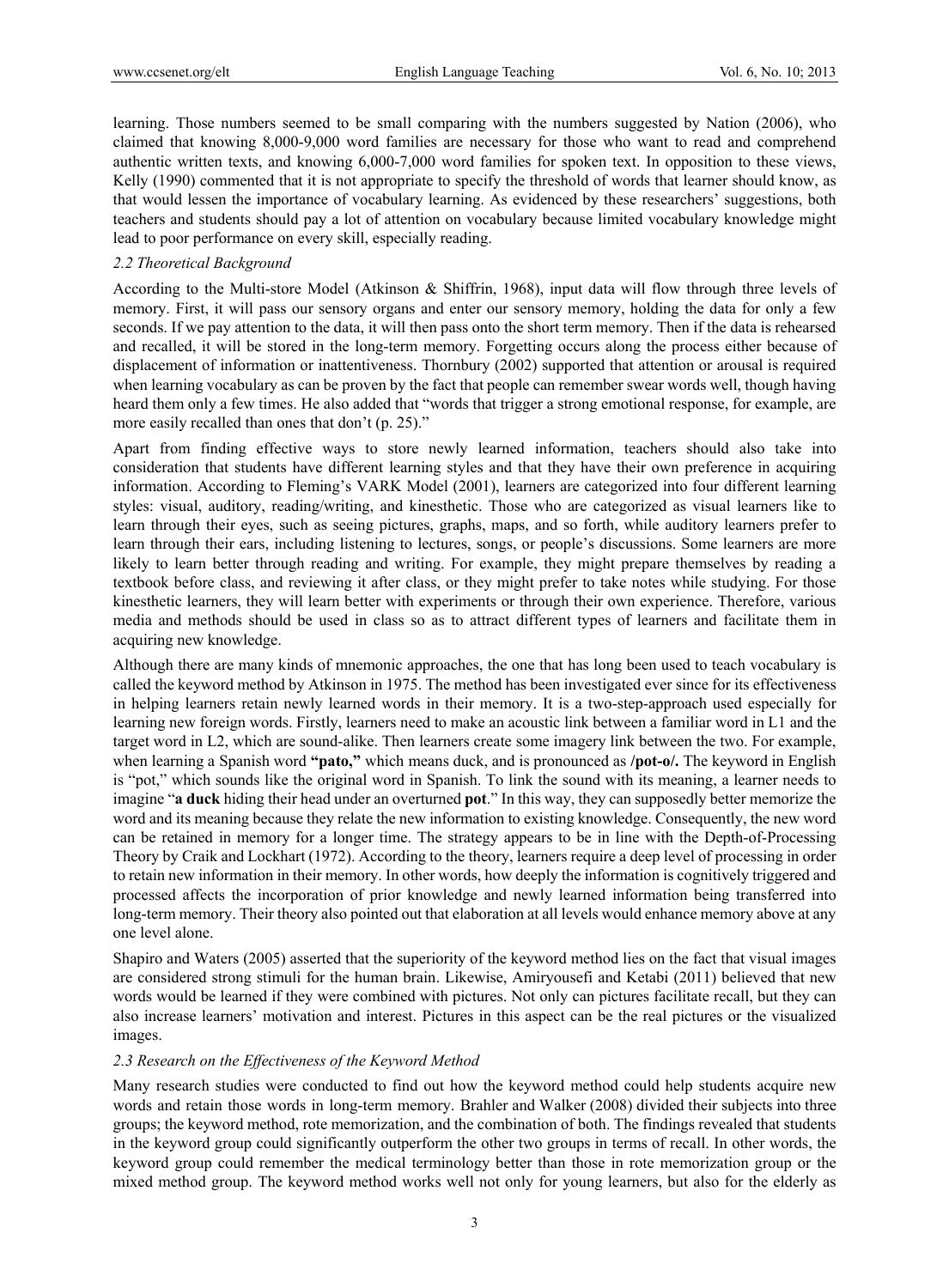evidenced by Gruneberg and Pascoe's study (1996). They found that 40 female elderly subjects who had a mean age of 70.45 could significantly improve their receptive and productive learning of 20 Spanish words, compared with a control group who received no treatment.

Some studies (e.g., Brown & Perry, 1991; Sagarra and Alba, 2006; Wang & Thomas, 1995) focused on the effects of the method over time by using the immediate and the delayed tests. In Brown and Perry's study (1991), the findings revealed that students in the keyword group gained a higher score in the immediate test, and the effect was greater with low-proficiency students, while the students in the combined keyword-semantic strategy could retain the words better than using either one strategy alone in the 9-day delayed test. Similarly, the keyword group in Wang and Thomas's study (1995) also performed significantly better than the other group (semantic-context strategy) in the immediate test. However, the semantic-context group could produce better performance in the 2-day delayed test. When incorporating practices into the experiment, the keyword group showed the tendency to retain the words better than the semantic-context group, implying that repeating tests and rehearsal are necessary in order to enhance the effect of the keyword method in the long run. In contrast to the aforementioned studies, Sagarra and Alba (2006) found different outcomes. With regard to short term retention, the keyword learners outscored the rote memorization in which learners studied the new words with their L1 translation, and the rote memorization group outperformed those learning by semantic mapping, in which L1 words relating to the L2 word were presented in a diagram. With respect to long term retention, the scores from the 3-week delayed posttest showed that the lowest one was from semantic mapping (31%), followed by rote memorization (26%), and the keyword method (23%).

#### **3. Methodology**

## *3.1 Participants*

The population selected consisted of low proficiency EFL learners who enrolled in a non-credit English remedial course at Thammasat University, Thailand. Their entrance scores (O-Net) in English ranged from 10-25, with the mean score of 19.6 out of 100. As a result, they were defined as low proficiency students. The sample group was purposefully drawn from one intact class, which initially consisted of 44 students. They were all first year students from the Faculty of Science and Technology. Only students who participated in every process were included in the statistical analyses of the study. At the final stage, there were altogether 37 participants since seven students missed some classes.

#### *3.2 Materials*

The main materials in the study consisted of forty target words selected by considering the syllable length and their frequency level. The mean length of syllables taught by MKM was 2.75, and those taught by mixed methods was 2.61. The selected words were of various frequency levels ranging from high frequency ones such as *consent, venture*, and *contribute* to low frequency ones such as *divulge*, *emulate* and *jeopardy*. However, the mean frequency level of the words taught were at a similar level ( $MKM = 4246.8$ , Mixed Methods = 4178.1) based on the Corpus of Contemporary American English (COCA). In addition, a multiple-choice vocabulary test consisting of 40 items was used to measure students' scores before and after the treatment. The test was piloted with 48 students who were of a similar proficiency level. The results showed that the mean difficulty level of the first 20 words expected to be taught by MKM was 0.24, while another 20 words expected to be taught with mixed methods was 0.33. It could be implied that the second group of the words was a bit easier. One possible explanation could be that these students had some background knowledge about contextual guessing and word structure analysis. To assess students' short term retention, two cued-recall sheets in which students were required to complete the words' meaning(s) or synonym(s) were distributed in week 2 and week 3 at the end of each class hour that the new words were taught.

## *3.3 Procedures*

First, the vocabulary pre-test was distributed in week 1. Then the researcher presented twenty target words in two consecutive weeks (weeks 2 and 3) of the normal class hours. Each presentation took approximately 15-20 minutes. In the first presentation, the researcher started with a short introduction of what mnemonic keyword method is, along with its advantages. Also, the subjects were informed that these vocabulary words would not be evaluated in the midterm or the final exam. However, these words would be beneficial for them as they were likely to appear in academic texts or news articles. Twenty words were presented at the beginning of each class before the normal lesson, with half of them taught by MKM, and another half by mixed methods including word structure analyses, contextual clue guessing, and opposite word-pairs.

Two examples of MKM presented with a PowerPoint can be seen below. For the word "amendment," the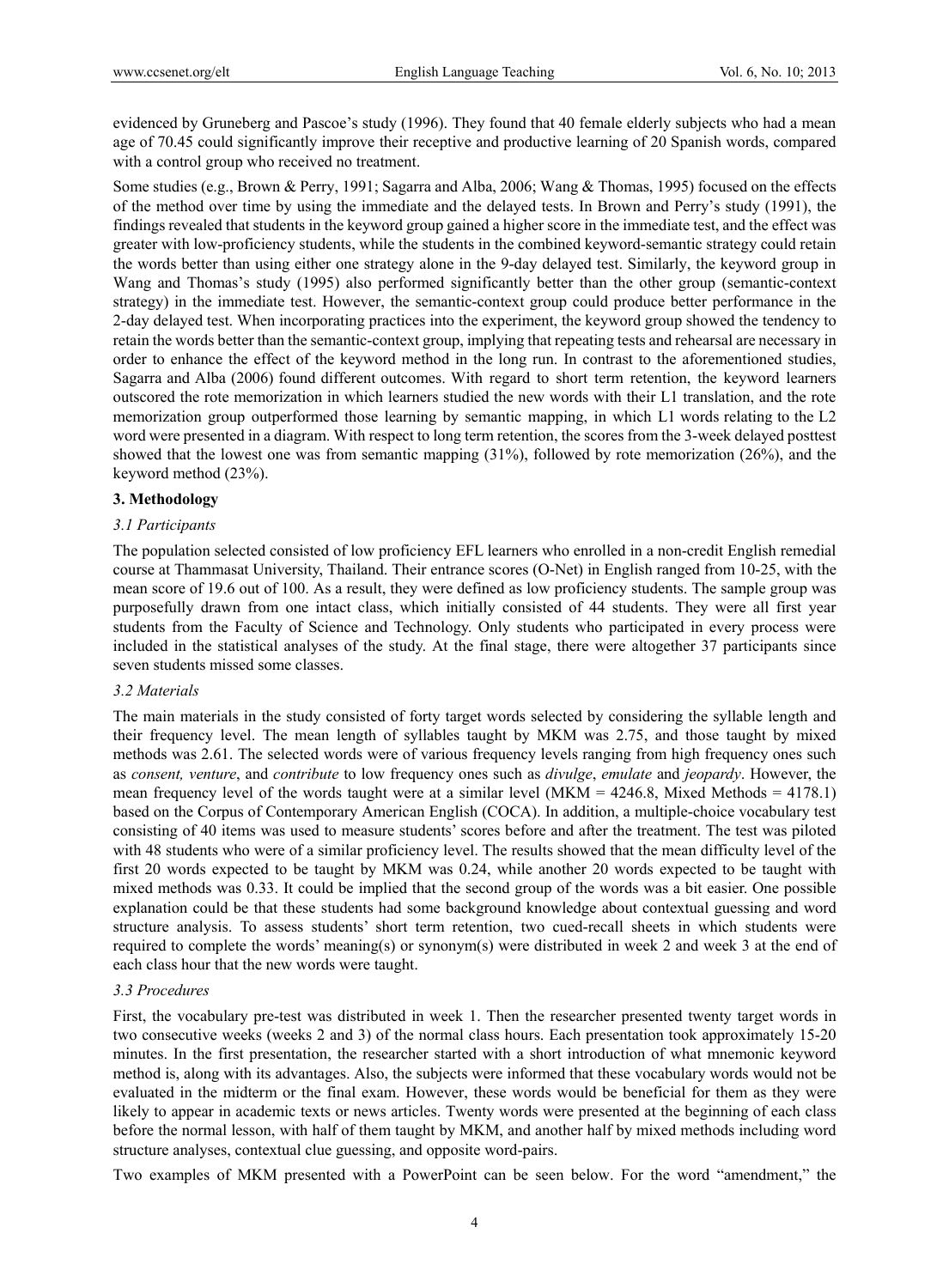synonyms—change, adjustment, improvement—were written in the arrow along with its meaning in L1. "**Ah!..mend…ment**" which means "Ah! What a stink!" acts as a keyword. "**Ah**" is an interjection word in Thai, and "**mend**" means smelly, the word is used twice with the rising tone to mean "very." Then it was linked with the meaning in the phrase "Go get **changed**." For the word "culprit," its synonyms and meanings were also provided in the arrow. Surprisingly, the keyword "**kao-pid**" in L1 has a very similar sound and meaning to the newly learned word "culprit." In Thai, "**kao**" acts as either a 2<sup>nd</sup> or 3<sup>rd</sup> personal pronoun representing either male or female, and "**pid**" means wrong, incorrect, or mistake. Therefore, "kao-pid" was interpreted as "he is the criminal."



Following the presentation of 20 words in each week, a cued-recall sheet was distributed requiring students to fill in the word meaning in Thai or its English synonym(s). The purpose of giving them a cued-recall sheet was to test their ability to retrieve the target words, or to measure their short-term retention. The words shown in the recall sheet were rearranged to avoid the effect of remembering words or their meanings in order. All the forty target words were reviewed in week 4 so as to avoid differential time effects between those taught in week 2 and week 3. No treatment or test was given in week 5. However, the subjects were required to do the post-test in week 6 without being informed in advance of the test.

*Scoring*: Answers appeared on the cued-recall answer sheet were checked according to the following criteria. One point will be rewarded for any correct meaning in Thai or synonym in English. Half a point was given if the subjects wrote one correct answer and one wrong answer for the same item.

## **4. Results and Discussion**

The results and discussion of the study are divided in two main parts, with the first part focusing on the first question whether there are any significantly different effects between the MKM and mixed methods. Following that, the second part will answer the question whether the MKM can help increase both short term and long term retention of the newly learned words.

## Part 1

To compare the effectiveness of the teaching methods, the scores from the multiple-choice test consisting of 40 items were divided into two sections: the first half and the second half. The words taught by MKM were in the first half, while the second half consisted of the words taught by the mixed methods.

Table 1. Means and standard deviations from the pre-test and the post-test according to the different teaching methods

| M    | SD   | Std. error mean | t-test | Sig.      |
|------|------|-----------------|--------|-----------|
| 5.35 | 1.62 | .27             |        |           |
|      |      |                 | 8.06   | $.000***$ |
| 9.89 | 3.22 | .53             |        |           |
| 6.22 | 1.95 | .32             |        |           |
|      |      |                 | 2.35   | $.025*$   |
| 7.22 | 2.65 | .44             |        |           |
|      |      |                 |        |           |

*n =37, \*\*\* p ≤.001, \*p ≤ .05* 

The mean scores that the subjects received in each section both in the pre-test and post-test are provided in Table 1. It can be seen that prior to the treatments, the mean score from the section expected to be taught with the MKM was lower than the section expected to be taught with mixed methods ( $MKM = 5.35$ , Mixed Methods = 6.22). However, after the treatments, the mean score increased to 9.89 points with the MKM (t(36) = 8.06,  $p \leq .001$ ), while the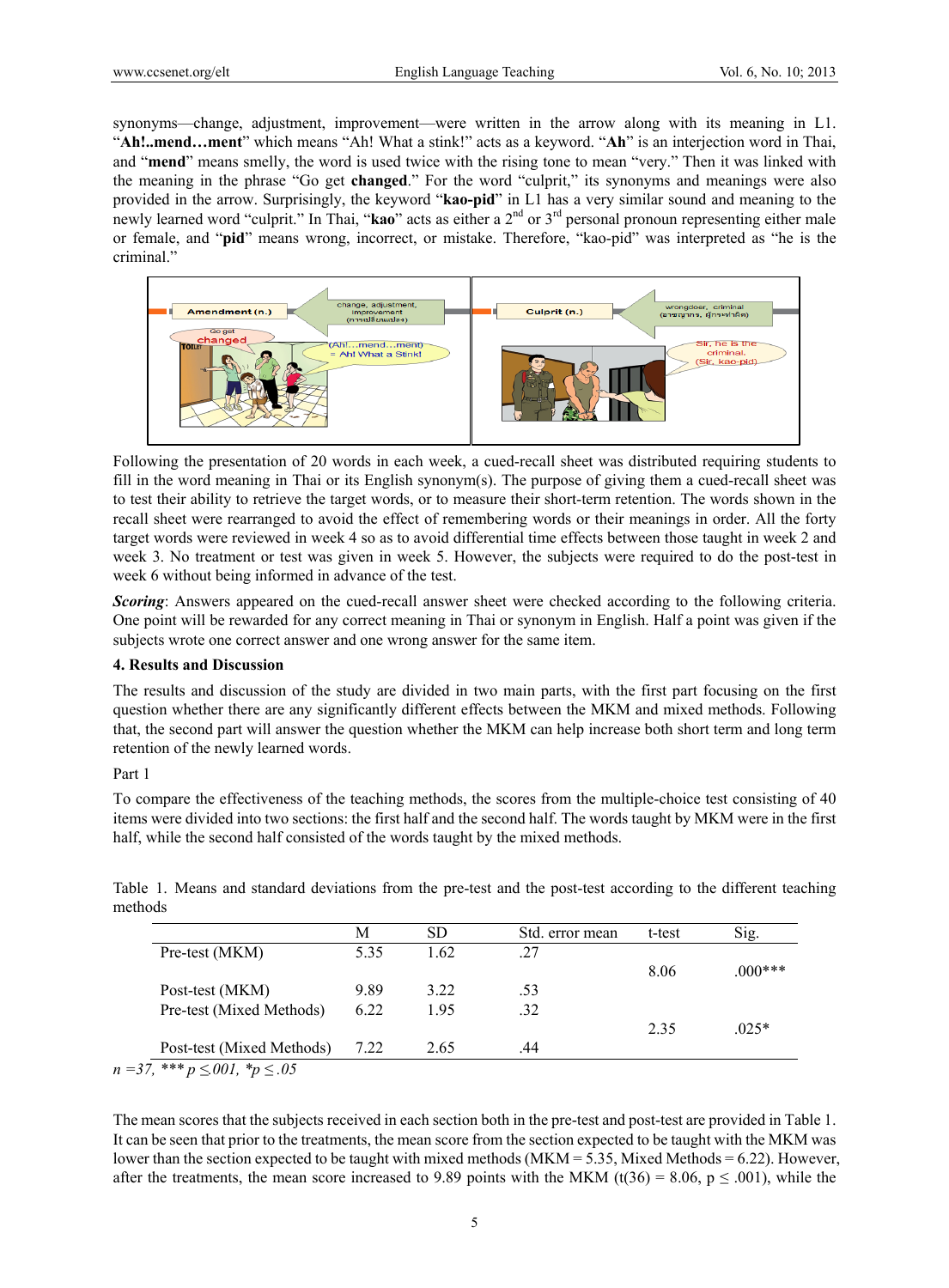subjects received only 7.22 points in their mean score with mixed methods  $(t(36) = 2.35, p \lt 0.05)$ . The t-test results revealed that the subjects could significantly enhance their vocabulary knowledge by both treatments, but MKM  $(t(36) = 8.06, p \le 0.001)$  seemed to have a greater effect than mixed methods  $(t(36) = 2.35, p \le 0.05)$ .

Table 2. The increase in mean scores from the post-test comparing between words taught by MKM and mixed methods

| Methods       | M    |      | Std. error mean | t-test | S1g.      |
|---------------|------|------|-----------------|--------|-----------|
| <b>MKM</b>    | 4.54 | 343  | .56             |        |           |
|               |      |      |                 | 5.01   | $0.00***$ |
| Mixed Methods | .00  | 2.59 | .43             |        |           |

Table 2 revealed the differences in the increase in mean scores from the post-test with different methods of teaching. Students could increase their performance by 4.54 points in the post-test with MKM, while they could have only a one-point-increase with mixed method. The t-test result showed that the rising score from the MKM was significantly higher than the mixed method at  $p \le 0.001$  (t(36) = 5.01). This suggests that learning new words through MKM seemed to be more effective in terms of retention.



Figure 1. Scores of individual subjects from the pre-test and the post-test using MKM

Figure 1 clearly illustrates that 35 out of 37 students (94.6%) could gain an increasing score in the post-test for the words taught by MKM. The greatest effect was found in student No. 7 and student No. 22, who performed obviously better in the post-test; that is, they both received 11 points higher. Apart from those two, student No. 31 also received 10 points higher. However, there were two students (No. 11 and No. 25) who received a lower score in the post-test, which was accounted for 5.4 % of the total population.



Figure 2. Scores of individual subjects from the pre-test and the post-test using mixed methods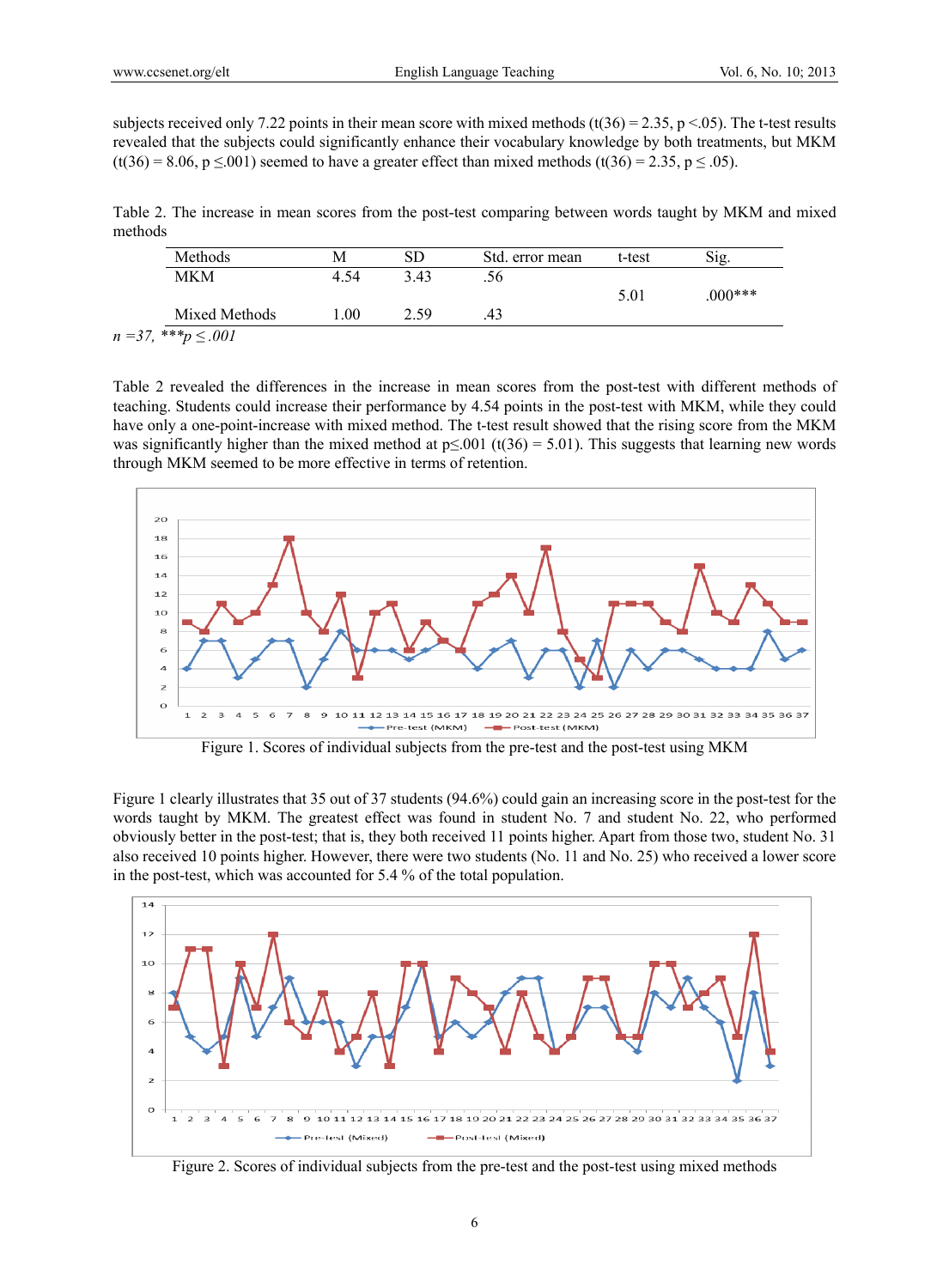As can be seen in Figure 2, using mixed methods to teach new words seemed to have a non-consistent effect on students' performance. Although the mean score obtained from the post-test was higher than that in the pre-test, 12 out of 44 students (27.27%) received lower scores as can be noticed from the fluctuating line graph when compared with the pre-test scores, and the scores of four students (9.09%) remained the same.

There are many possible reasons why the mean score from MKM was generally higher than that of mixed methods. Even considering the individual score, we can see that the majority of the students could gain a higher score when the score was compared with mixed methods. One possible explanation comes from the fact that the MKM matches various styles of learners, apart from facilitating the learners' memory. Based on the VARK Model by Fleming (2001), the teacher-provided-presentation consisted of pictures which were supposed to attract those visual learners and the keyword with a similar sound written in L1 and L2 which might appeal to both auditory and read types of learners. Apart from that, the supplementary sheets were provided so that those prefer writing could take some notes. However, there was no activity for kinesthetic learners who prefer to learn through experience. This might be one reason why those two students received a lower score in the post-test. Educators should be reminded that each learner has their own preferred style of learning; therefore, the teaching styles and media selected to apply in the class should be varied to attract the majority of students and motivate their interest. In contrast, employing only one teaching style for the whole semester could definitely lead to a dull class environment. Additionally, the findings support the Depth-of-Processing Theory (Craik & Lockhart, 1972) due to the fact that learners who used the MKM have to link the familiar sound in L1 with the new word in L2. In the information processing level, it is believed that the newly learned information will be combined with the pictures, contributing to longer term information retention.

#### Part 2

To compare the effectiveness of both teaching methods in terms of retention, the scores from two cued-recall sheets were used to measure students' short-term retention, while a 40-item-multiple-choice test previously used as a pre-test was distributed two weeks after the vocabulary revision to assess students' long-term retention. The two cued-recall sheets were distributed on the same day that the vocabulary was taught and they were referred to as the immediate test, whereas the multiple-choice test was given two weeks after reviewing all the 40 words; therefore, it was referred to as the delayed test. The items in the recall sheet and the multiple choice test were not in the same order as the items taught in each week.

| Methods                    | М     | <b>SD</b> | Std. error mean | t-test  | Sig.      |
|----------------------------|-------|-----------|-----------------|---------|-----------|
| <b>MKM</b>                 |       |           |                 |         |           |
| immediate                  | 15.07 | 3.57      | 0.59            |         |           |
|                            |       |           |                 | $-9.83$ | $.000***$ |
| 2-week-delayed             | 9.89  | 3.22      | 0.53            |         |           |
| Mixed Methods              |       |           |                 |         |           |
| immediate                  | 10.07 | 3.37      | 0.55            |         |           |
|                            |       |           |                 | $-5.28$ | $.000***$ |
| 2-week-delayed             | 7.22  | 2.65      | 0.44            |         |           |
| $n = 37,$ *** $p \le .001$ |       |           |                 |         |           |

Table 3. Mean scores of students from the immediate and delayed test according to the methods of teaching

Table 3 reveals that the mean score of the students obtained from the immediate test and the delayed test from different methods of teaching. As regards MKM, the mean score from the immediate test ( $M = 15.07$ ,  $SD = 3.57$ ) was higher than the delayed test ( $M = 9.89$ , SD = 3.22). The t-test showed that the mean score reduced significantly over two weeks (t (36) = -9.83,  $p \le 0.001$ ). Likewise, as for mixed methods, the immediate test score (M =10.07, SD  $= 3.37$ ) was higher than the delayed test (M = 7.22, SD = 2.65), and the reducing rate was significant (t(36) = -5.28,  $p \leq .001$ ).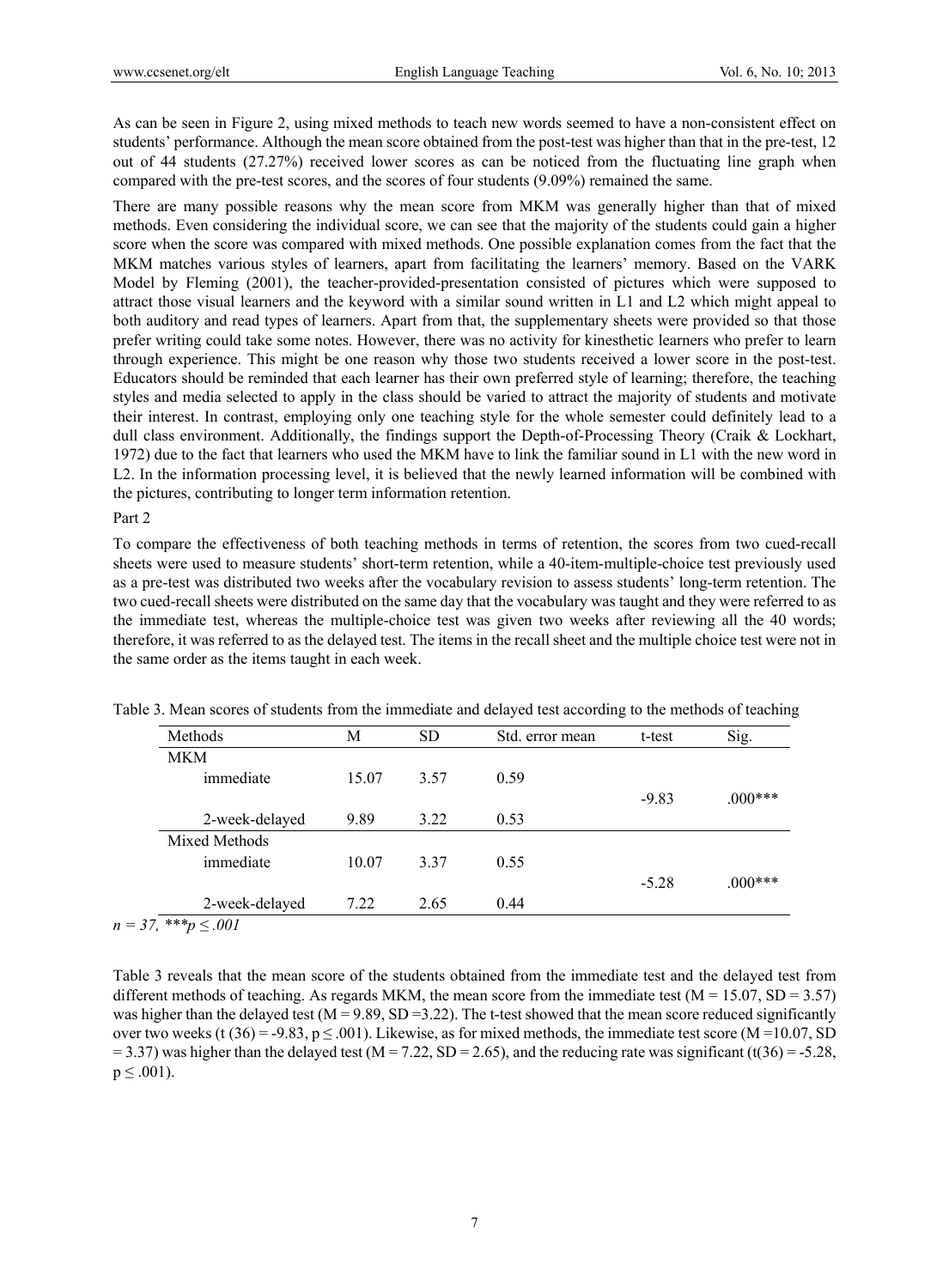|  | Table 4. The decrease in mean scores from a 2-week-delayed test obtaining from the MKM and mixed methods |  |  |  |
|--|----------------------------------------------------------------------------------------------------------|--|--|--|
|  |                                                                                                          |  |  |  |

| Methods                    | M       | SD   | Std. error mean | t-test | Sig.      |
|----------------------------|---------|------|-----------------|--------|-----------|
| <b>MKM</b>                 | $-5.18$ | 3.20 | 0.53            |        |           |
|                            |         |      |                 | 3.19   | $.001***$ |
| Mixed Methods              | $-2.85$ | 3.29 | 0.54            |        |           |
| $n = 37,$ *** $p \le .001$ |         |      |                 |        |           |

Table 4 presents the decrease in mean scores from MKM and mixed methods by comparing between the scores students obtained from the cued-recall sheet and the 2-week-delayed post-test. The mean score of MKM ( $M =$  $-5.18$ ,  $SD = 3.20$ ) showed the higher decreasing rate than that of mixed methods (M =  $-2.85$ ,  $SD = 3.29$ ). When using one sample t-test to compare the reducing scores between the two strategies, it was found that there was a significant difference in the scores for MKM and other mixed methods (t-test = 3.19,  $p \le 0.001$ ), suggesting that the rate of forgetting words taught by MKM is higher than those taught with other mixed methods.

The findings were consistent with Brown and Perry's study (1991), which summarized that the keyword method tended to show a greater effect with short-term memory, and it was suitable for low proficiency English learners. In addition, they also found that the effectiveness of the method reduced over time. As implied by Wang and Thomas (1995), to transfer information from short-term into long-term memory, learners need to encompass other methods—rehearsal, retrieval, reading widely, doing vocabulary exercises, and etc.--to make the information fixed into their mind. By using more than one strategy to learn new words, it was found that the words could be better retained and recalled (e.g. Brown & Perry, 1991; Lawson & Hogben, 1996; Rodriguez & Sadoski, 2000). Although the forgetting rate of MKM seemed to be faster than mixed methods, the mean score from MKM was still higher, partly supporting Sagarra and Alba's study (2006), which revealed that the keyword group attained the highest score in both the immediate and the delayed tests, compared with rote learning and semantic mapping.

Apart from the different conditions of immediate and delayed testing time, one possible explanation why most students could obtain a higher score from the immediate test than the delayed test might lie in the different test formats. When noticing from the cued-recall sheet, the researcher found that the majority of students preferred to provide the meanings of the words in Thai, with a few writing their English synonyms as answers. Therefore, they could get higher scores in the cued-recall test where they wrote the answers in their native language, while they got lower score in the multiple choice test where the correct answer and the distractors of each item are all in English. This implies that the effect of linking the sound of L1 and L2 together can enhance learners' retention in memorizing the meaning in L1, and these low-proficiency students did not pay attention in remembering the synonyms of the vocabulary, though the synonyms were also provided both in the presentation and the supplementary vocabulary sheet.

#### **5. Conclusion and Implications**

This study aimed to introduce the technique called "Mnemonic Keyword Method" to native Thai EFL learners, and explore the effectiveness of the method in terms of short-term and long-term recognition. The study showed that low proficiency EFL students can retain more words both in short-term and long-term with MKM than with other mixed methods, though its effectiveness reduced over time. MKM's superiority might be attributed to the fact that the method combined both verbal and visual aids together, and it also linked the newly learned information to the existing knowledge in our mind.

Some pedagogical implications can be drawn from the study. First, using MKM should be one of the alternatives for teaching hard-to-remember or low frequency words as the findings show that the method can enhance learners' performance in retaining the words in memory. To prevent the new information from fading, teachers might use MKM along with other methods such as asking learners to rehearse new words, do vocabulary exercises, or create a sentence with new vocabulary so as to enable the learners to transfer the information into long-term memory. This was in line with Atkinson and Shiffrin's Multi-store Model (1968), which posited that apart from attention, rehearsal and recall loop were indispensable for maintaining information for a longer time. Second, the distinctiveness of MKM is to enable students to recognize words and their meanings, but its weaknesses can be found regarding pronunciation and spelling. To solve the problems, students should be encouraged to further practice how to accurately pronounce the particular words such as using an online dictionary, and a spelling quiz might be required as a way to stimulate rehearsal. Moreover, some might argue that many words do have multiple meanings, and teaching each word with only one meaning is insufficient.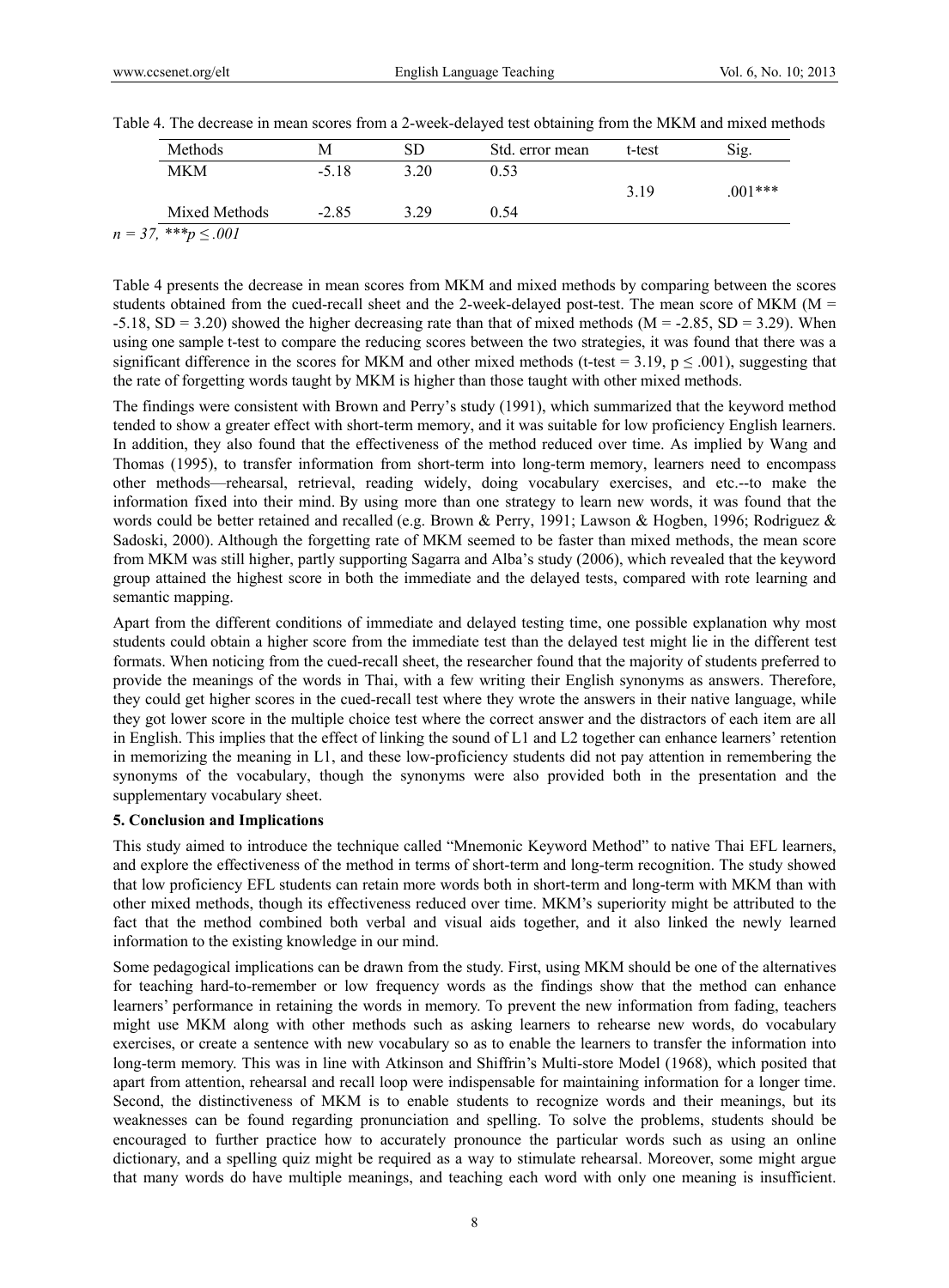However, in the researcher's viewpoint, vocabulary learning involves many steps and recognizing its form and meaning is regarded as the first step. During our childhood when learning a new word in L1, we normally learned one of its meanings at a time, and more meanings were added later. With regard to the word "amendment," teachers might subsequently add more information that the word is a legal technical term. Lastly, teachers might start with a teacher-oriented one, and then let students produce their own MKM, as it is demonstrated by many studies that students could outperform with the self-produced keyword.

There are still a lot to be explored regarding the effects of MKM on vocabulary acquisition. Further studies should be conducted with an increasing number of students, and with different backgrounds to increase the generalizability of the findings. The study needs to be replicated with higher proficiency students to find out whether the MKM yields similar results. As noticed from the cued-recall sheets, the majority of the subjects wrote the word's meaning in Thai, with a few writing its English synonyms. It implies that they prefer to remember new words with its meaning in L1. Assessing students' long-term memory with choices in English might affect students' performance; therefore, the cued-recall sheets might be used once again as the post-test. Moreover, we could not be certain regarding the reason why some students got a lower score with MKM in the post-test unless employing an interview as a tool. This would help confirm the prediction whether those two students were kinesthetic learners or not.

#### **Acknowledgements**

I would like to express my deepest appreciation to all those who provided me with the possibility to complete this research. First, I would like to thank all the students who participated in the study. Without them, the study would not have been possible. Second, I would like to express my gratitude towards many of my colleagues who provided constructive comments on the research tools. My special thanks also go to Zia Collins Free who assisted in proofreading the article. Last but not least, I am indebted to Thammasat University for providing me with funding for the study.

# **References**

- Amiryousefi, M., & Ketabi, S. (2011). Mnemonic instruction: A way to boost vocabulary learning and recall. *Journal of Language Teaching and Research, 2*(1), 178-182. htttp://dx.doi.org/10.4304/jltr.2.1
- Atkinson, R. C. (1975). Mnemotechnics in second-language learning. *American Psychologist, 30*(8), 821-828.
- Atkinson, R. C., & Shiffrin, R. M. (1968). Chapter: Human memory: A proposed system and its control processes. In K.W. Spence, & J. T. Spence (Ed.), *The Psychology of Learning and Motivation,* (vol. 2, pp. 89-195). New York: Academic Press.
- Brahler, C. J., & Walker, D. (2008). Learning scientific and medical terminology with a mnemonic strategy using an illogical association technique. *Advanced Physiology Education, 32*, 219-224. htttp://dx.doi.org/10.1152/advan.00083.2007
- Brown, T. S., & Perry, F. L. Jr. (1991). A comparison of three learning strategies for ESL vocabulary acquisition. *TESOL Quarterly, 25*(4), 655-670.
- Craik, F. I. M., & Lockhart, R. S. (1972). Levels of processing: A framework for memory research. *Journal of Verbal Learning and Verbal Behavior, 11*, 671-684.
- Fleming, N. (2001). VARK A guide to learning styles. Retrieved April 13, 2012, from http://www.vark-learn.com/english/page.asp?p=categories
- Gruneberg, M. M., & Pascoe, K. (1996). The effectiveness of the keyword method for receptive and productive foreign vocabulary learning in the elderly. *Contemporary Educational Psychology, 21*, 102-109. http://dx.doi.org/10.1006/ceps.1996.0009
- Kelly, P. (1990). Guessing: No substitute for systematic learning of lexis. *System*, *18*(2), 199-207.
- Lawson, M. J., & Hogben, D. (1996). The vocabulary-learning strategies of foreign-language students. *Language Learning, 46*(1), 101-135.
- McCarthy, M., & O' Dell, F. (1999). *Vocabulary in use upper intermediate*. Cambridge: Cambridge University Press.
- Na, L., & Nation, I. S. P. (1985). Factors affecting guessing vocabulary in context. *RELC Journal, 16*(1), 33-42.
- Nagy, W., Herman, P., & Anderson, R. (1985). Learning words from context. *Reading Research Quarterly, 20*(2), 233-253.